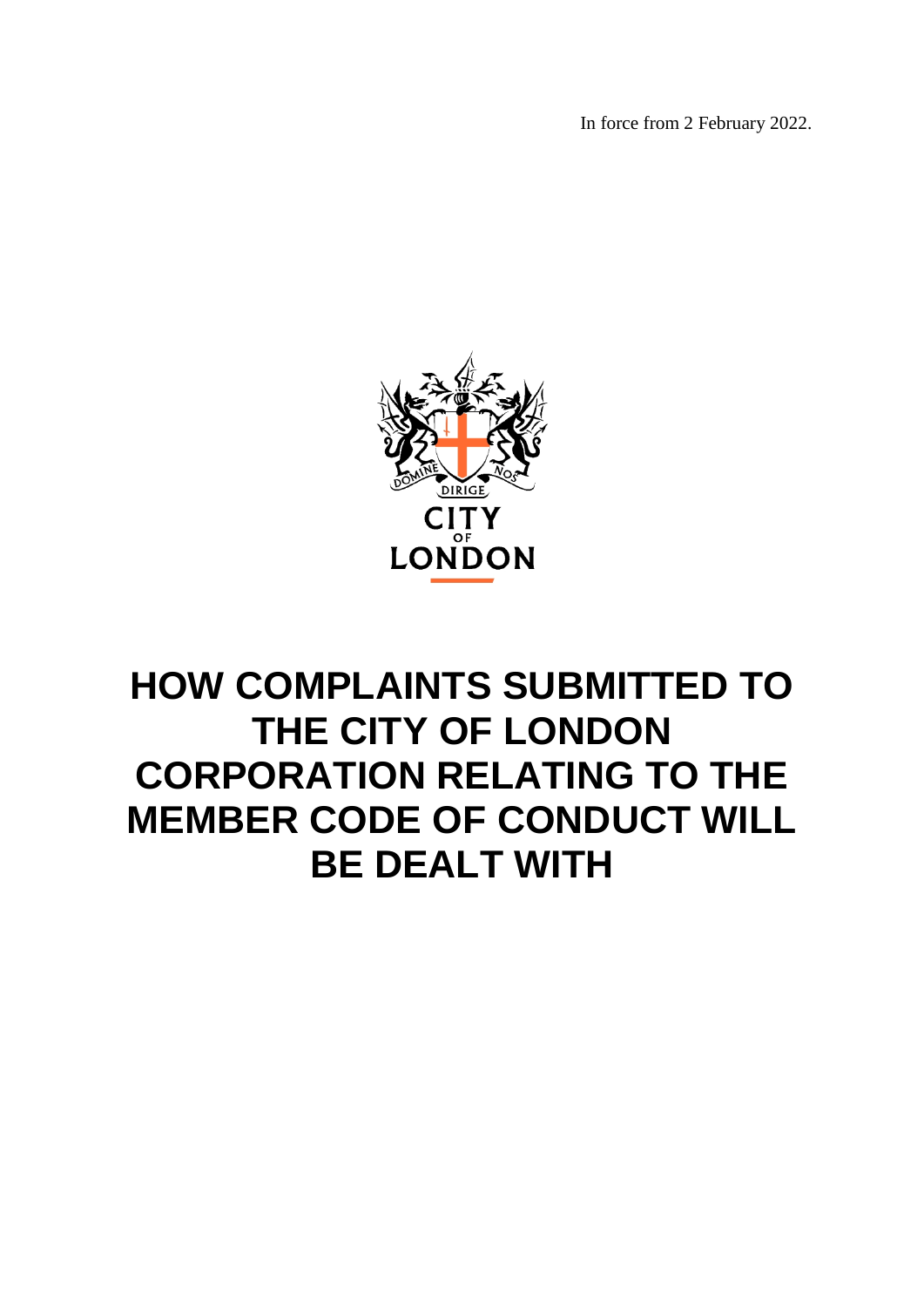# **INTRODUCTION**

- 1. The Localism Act 2011 requires the City of London Corporation ("the Corporation") to have in place arrangements under which written allegations of a breach of the member code of conduct can be investigated and decisions on those allegations taken. These arrangements apply to both elected members and co-opted members.
- 2. The Localism Act 2011 only applies to the Corporation in its capacity as a local authority or police authority. The Corporation has, however, chosen to apply the member code of conduct and these arrangements to all of its functions.

# **THE PANEL OF INDEPENDENT PERSONS**

- 3. The Corporation must appoint at least one Independent Person under the Localism Act 2011 whose views:
	- (i) must be sought, and taken into account, by the Corporation before it makes its decision on an allegation that it has decided to investigate;
	- (ii) may be sought by the Corporation in relation to an allegation in other circumstances;
	- (iii) may be sought by a member against whom an allegation has been made ("the subject member").
- 4. The Corporation has decided to appoint a panel of Independent Persons ("the Independent Panel") and to give them an enhanced and expanded role in overseeing the complaints process. Whilst the Independent Persons cannot be formal decision-makers under the relevant legislation, the Town Clerk and the Monitoring Officer have delegated authority to implement certain recommendations of the Independent Panel, where indicated in this procedure. If they disagree with a recommendation of the Independent Panel then they must refer the matter to the Court of Common Council. Any recommendation following a hearing or appeal, that concerns a breach of the code of conduct and an appropriate sanction, will automatically be referred to the Court of Common Council for decision, as set out in this procedure. All of the Independent Persons will be of equal stature but they will select a chair from time to time to liaise on their behalf with the Corporation. The Independent Panel will provide an annual report to the Court of Common Council on all of the complaints that it has considered during the year.

# **SUB-PANELS**

- 5. In the interests of fairness and efficiency, the Independent Panel will operate through a different sub-panel for each stage of the process as follows:
	- (i) Assessment Panel;
	- (ii) Hearing Panel;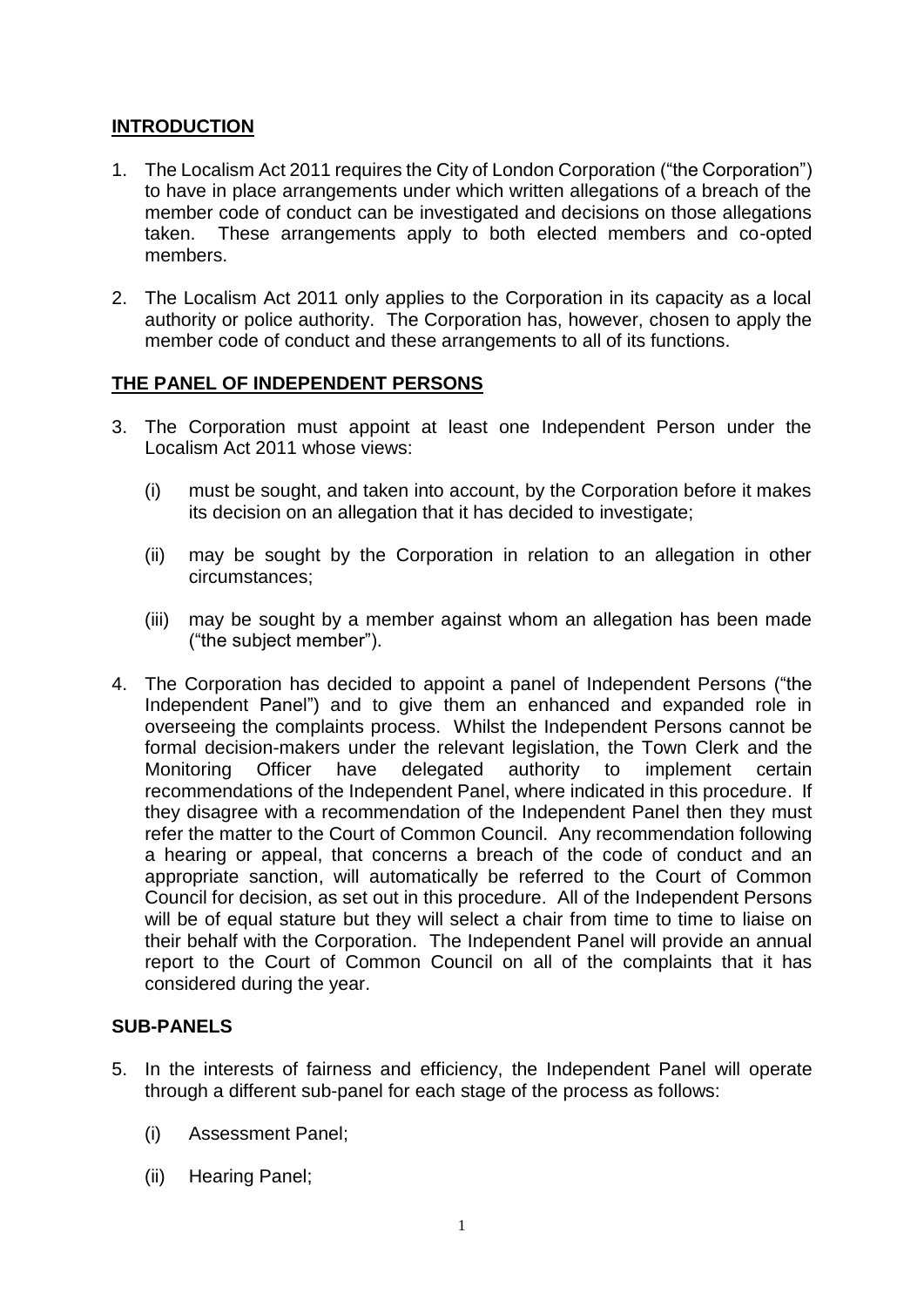- (iii) Appeal Panel.
- 6. Each sub-panel will consist of three Independent Persons, appointed by the Town Clerk in consultation with the Independent Panel. They may meet physically or virtually, or in a hybrid fashion. Each sub-panel will elect a chair and make recommendations based on a simple majority vote. No Independent Person may sit on more than one sub-panel in relation to the same complaint. Each sub-panel will receive administrative support from the Town Clerk and legal advice from the Monitoring Officer. In addition, the Appeal Panel will be assisted by an elected member, appointed by the Town Clerk, to advise on contextual matters.

# **PUBLIC ACCESS TO MEETINGS AND PAPERS**

- 7. Meetings of the sub-panels will apply the same provisions regarding public access to meetings as the Corporation's committees. Under section 100A of the Local Government Act 1972, meetings shall be open to the public except to the extent that they are excluded. The public may be excluded from a meeting during an item of business whenever it is likely, in view of the nature of the business to be transacted or the nature of the proceedings, that if members of the public were present during that item there would be disclosure to them of exempt information. For more information on exempt information see Appendix 1.
- 8. Meetings of the sub-panels will also be treated as subject to the same provisions regarding public inspection of agendas, reports, background papers and minutes as the Corporation's committees, under sections 100B-100D of the Local Government Act 1972. However, the Corporation is not required to disclose to the public any document or part of a document that contains exempt information.

# **SUBJECT MEMBER CONSULTING WITH INDEPENDENT PERSON**

9. A subject member is entitled to consult confidentially with an Independent Person at any stage in the complaints process. The Town Clerk will appoint one of the Independent Persons for this purpose on request, in consultation with the Independent Panel. This will be an Independent Person who has not been and will not be involved in the determination of the complaint, at any stage, and they will be available to support the subject member throughout the complaints process.

# **CONFLICTS OF INTEREST**

10. It is envisaged that the enhanced use of the Independent Panel will limit the possibility for conflicts of interest to arise. No individual (whether an Independent Person, elected member or officer) shall participate in the consideration of a complaint where there is a real or perceived risk of bias, or if they have, or might be reasonably perceived to have, a conflict of interest. This will include declared interests, personal involvement or the involvement of a family member or close associate. A conflict would not normally arise from mere acquaintance, or the sort of relationship that usually exists between members and/or officers of the Corporation.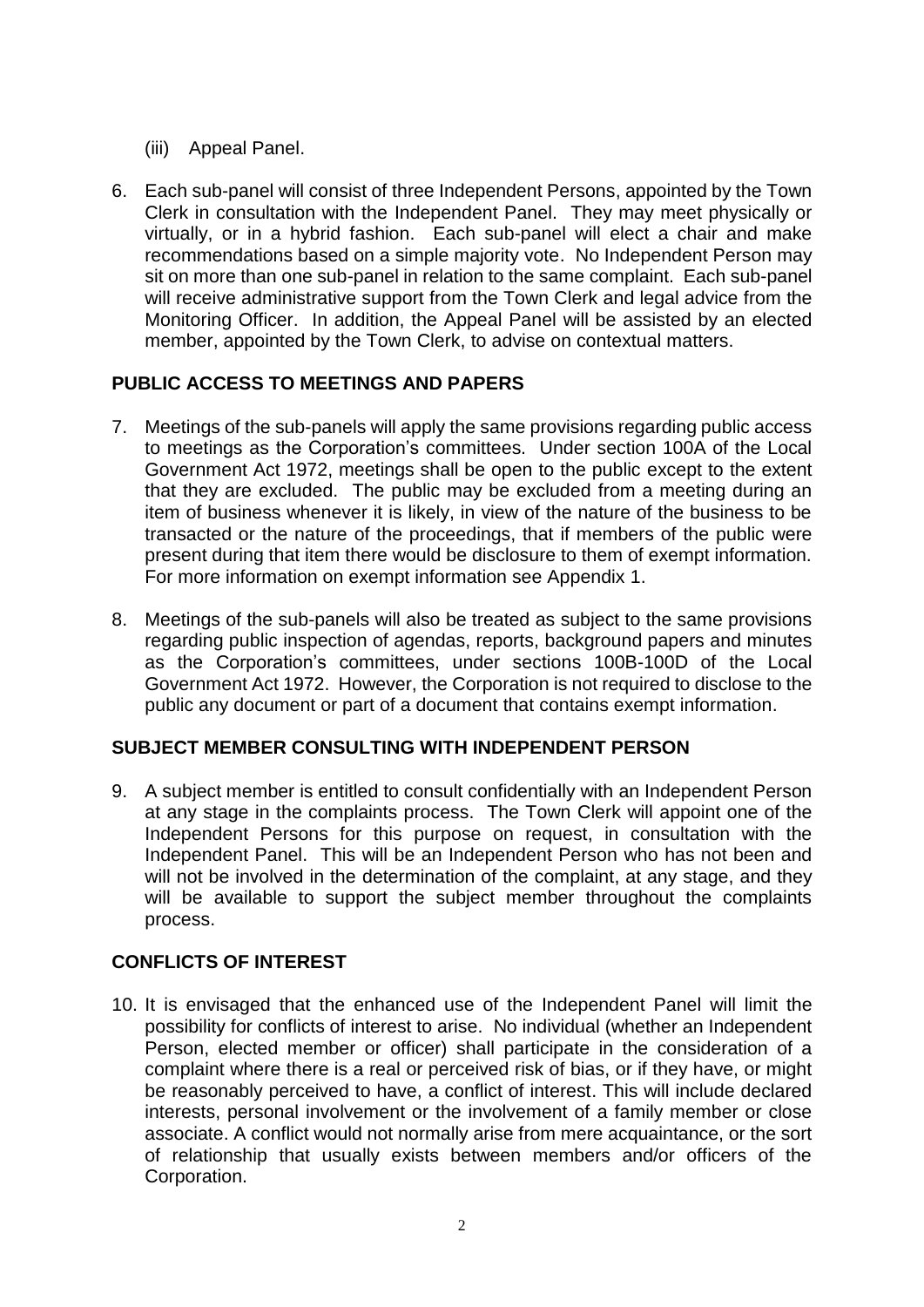# **COMPLAINTS**

- 11. This complaints process is publicised on the complaints and corporate governance pages of the Corporation website and explains where code of conduct complaints should be sent. A copy of the complaint form can be accessed via the Corporation's website or can be requested from the Principal Committee & Member Services Manager, Town Clerk's Office (telephone 020 7332 1409). Formal complaints must be submitted in writing although this includes fax and electronic submissions. Help is available from the Town Clerk for people who might be disadvantaged by this requirement.
- 12. The form covers the following matters:-
	- (i) Complainant's name, address and contact details;
	- (ii) Complainant's status i.e. fellow member, member of the public or officer;
	- (iii) Who the complaint is about;
	- (iv) Details of the alleged misconduct including, where possible, the paragraphs of the code of conduct that have been breached, dates, witness details and other supporting information;
	- (v) A warning that the complainant's identity and a copy of the complaint will normally be disclosed to the subject member, unless there are exceptional circumstances.
- 13. Once a complaint relating to the code of conduct is received, it will be passed to the Assessment Panel for initial assessment. A complainant may, at any stage, withdraw their complaint with the consent of the Monitoring Officer, acting in consultation with the relevant sub-panel. Consent will only be withheld where there is a genuine public interest in continuing to consider the complaint in accordance with this procedure.

# **CONFIDENTIALITY**

- 14. Members who are complained about generally have a right to know who the complainant is and to be provided with a copy of the complaint. A complainant's identity or any details of their complaint are unlikely to be withheld unless there are exceptional circumstances, for example if the complainant has reasonable grounds for believing that they will be at risk of physical or other harm or detriment if their identity is disclosed. If the nature of the allegations warrant it, then anonymous complaints may also be considered in exceptional circumstances.
- 15. Requests for confidentiality or for suppression of complaint details should be included in the complaint form. The Assessment Panel will consider the request as a preliminary matter. Where it is not appropriate to give the subject member a full copy of the complaint, the Assessment Panel will consider whether it is possible to give them a summary or a redacted version of the complaint.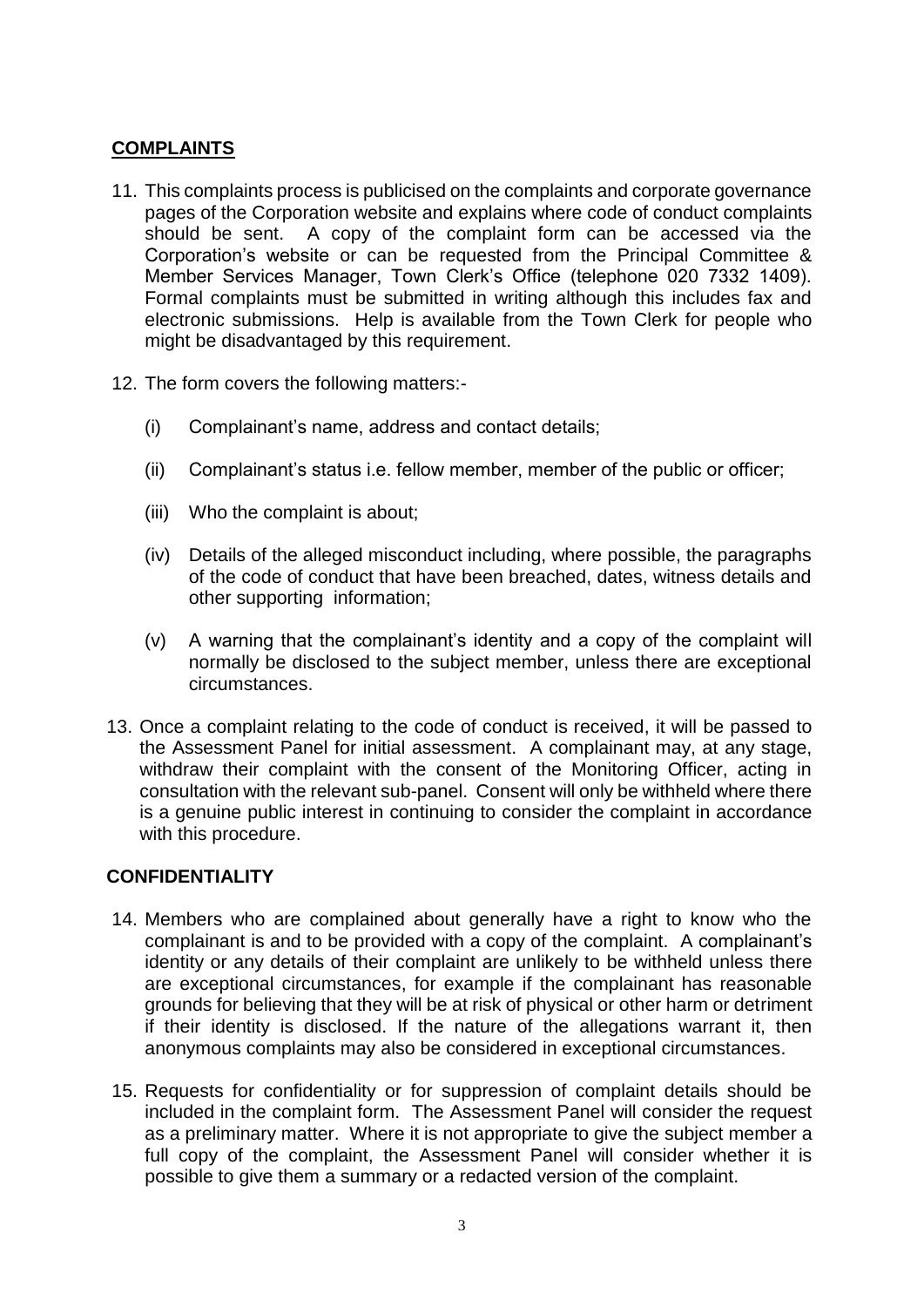- 16. The Town Clerk will confirm any decision regarding confidentiality to the complainant. If the request for confidentiality is not granted, the complainant will usually be allowed the option of withdrawing their complaint. However, it is important that in certain exceptional circumstances, where the matter complained about is very serious, the Corporation can proceed with an investigation or other action and disclose a complainant's name even if they have expressly asked us not to. It may also be necessary in those circumstances to make a referral to another agency.
- 17. Where there is a reasonable suspicion that informing the subject member of a complaint may lead to an attempt to interfere with evidence or intimidate witnesses, the Town Clerk may defer notification to enable a proper investigation to take place.
- 18. Where issues around confidentiality do arise, the procedures as set out in this document shall be modified accordingly.

# **ACTION FOLLOWING RECEIPT OF A COMPLAINT**

- 19. The Monitoring Officer will acknowledge receipt of a complaint within 10 working days. They may ask the complainant for clarification of their complaint if they are unable to understand the document submitted. They may also obtain further information to assist the Assessment Panel. This might include: copies of a declaration of acceptance of office form; minutes of meetings; a copy of a member's entry in the register of interests; information from Companies House or the Land Registry; and any other relevant and readily obtainable documents.
- 20. Subject to any issues of confidentiality, the Monitoring Officer will also provide the subject member with a copy of the complaint within the same timescale and invite them to provide any written response within a further 10 working days. The letter to the subject member will make it clear that they may seek the views of an Independent Person, should they so wish.

#### **INITIAL ASSESSMENT OF COMPLAINTS**

21. The Town Clerk will aim to convene the Assessment Panel within 30 working days from receipt of the complaint to consider the papers.

# **ADMISSIBILITY OF COMPLAINTS – CAN ACTION BE TAKEN?**

- 22. The Assessment Panel will firstly satisfy itself that the complaint meets the following tests:-
	- (i) It is a complaint against one or more named members of the Corporation;
	- (ii) The named member was in office at the time of the alleged conduct and the code of conduct was in force at the time;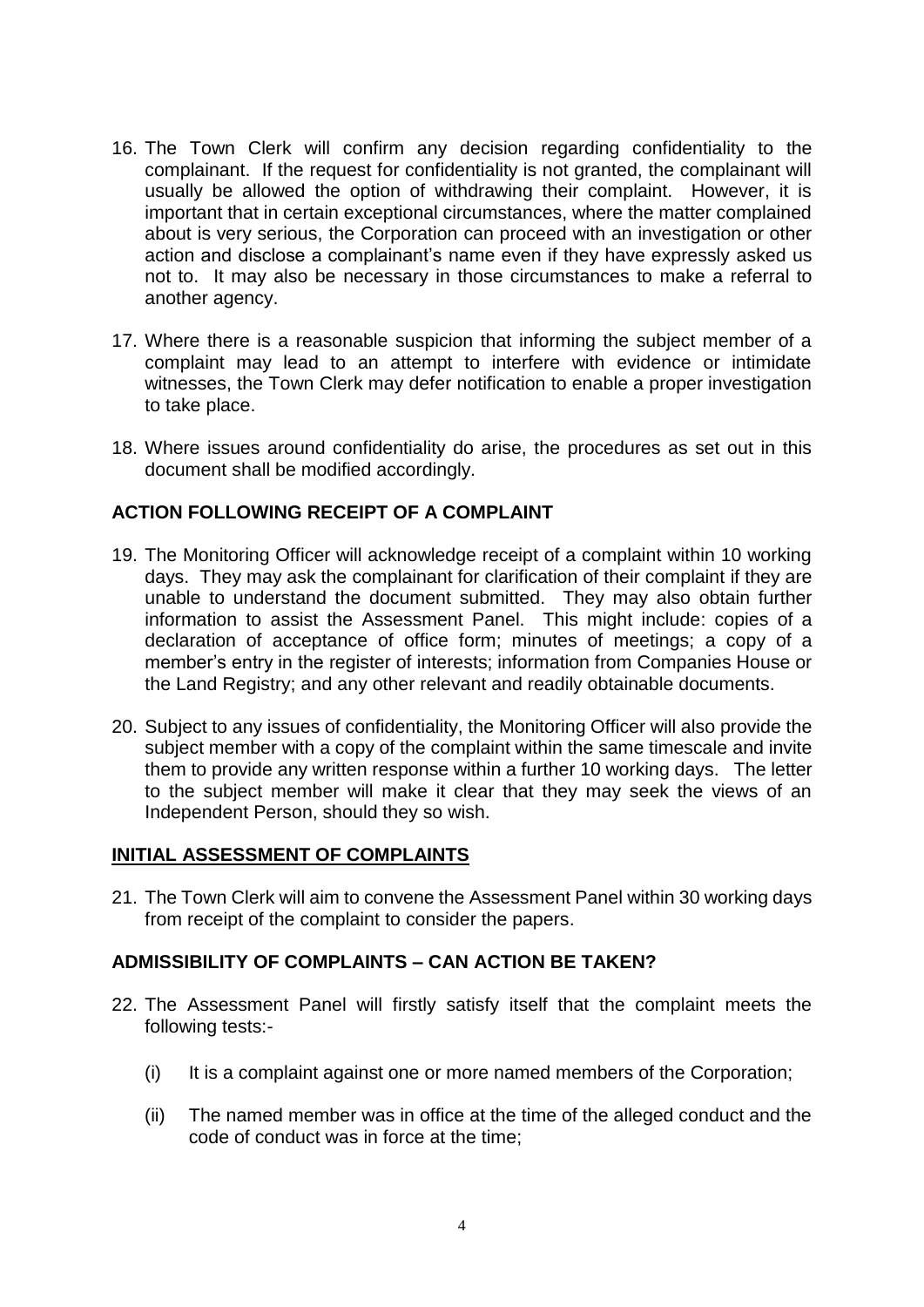- (iii) The complaint, if proven, would be a breach of the code of conduct under which the member was operating at the time of the alleged misconduct:
- (iv) The complaint is about something that happened or came to light within the last three months, or is connected to alleged misconduct within the last three months, unless there are reasonable grounds for the complaint not having been made within that time period.
- 23. If the complaint fails one or more of these tests, it cannot be investigated as a breach of the code and the complainant will be informed by the Town Clerk that no further action will be taken in respect of the complaint.

# **ASSESSMENT CRITERIA – SHOULD ACTION BE TAKEN?**

- 24. The Assessment Panel will then consider the following criteria when assessing admissible complaints and deciding what action, if any, should be taken:-
	- (i) Has the complainant submitted enough information to satisfy the Assessment Panel that the complaint should be referred for investigation?
	- (ii) Is the complaint insufficiently serious to warrant further action  $-$  i.e. is it too minor a matter to warrant further investigation?
	- (iii) Does the complaint appear to be either malicious, politically motivated or vexatious? The Assessment Panel will consider whether the allegation is genuine and serious despite the motivation, or whether in fact it is reasonable to assume that it is not the expression in good faith of a genuine concern.
	- (iv) Has the complaint already been the subject of an investigation or other action relating to the code of conduct? Similarly, has the complaint been the subject of an investigation by other regulatory authorities? If so, what was the outcome of these processes and is the consideration of a new complaint appropriate?
	- (v) Is the complaint suitable for informal resolution or mediation?
- 25. These assessment criteria are intended to ensure that complaints are taken seriously and dealt with appropriately, whilst acknowledging that a decision to investigate a complaint or to take other action will expend public resources – an important consideration where the matter is relatively minor.

## **INITIAL ASSESSMENT DECISION**

- 26. Once the Assessment Panel has applied the assessment criteria it will then do one of the following:-
	- (i) recommend that no action should be taken in respect of the complaint; or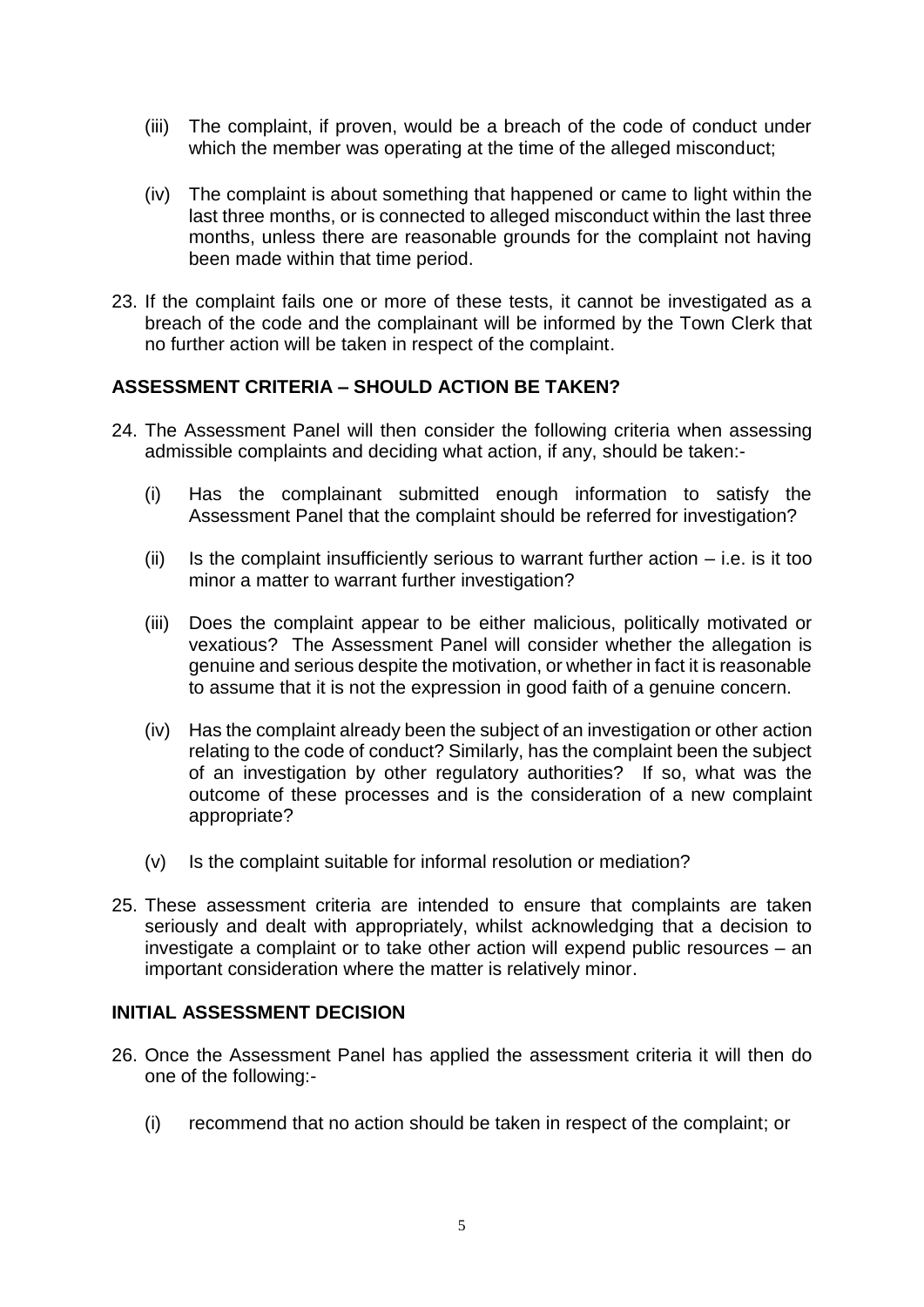- (ii) recommend training, conciliation, mediation or other appropriate alternative action (which, if unsuccessful, does not preclude a subsequent hearing); or
- (iii) request a formal investigation of the complaint in preparation for a hearing; or
- (iv) refer the matter directly to the Hearing Panel, if all of the facts are known and an investigation would not assist in determining the complaint.

# **NOTIFICATION OF INITIAL ASSESSMENT DECISIONS**

27. After the Assessment Panel has made its recommendation, the Town Clerk will write to the complainant and the subject member to confirm the decision and to advise them of the outcome within 10 working days. The decision letter will include the main points of the matter considered, the decision reached and the reasons for that decision.

#### **ALTERNATIVE ACTION**

28. If alternative action is proposed, the Town Clerk will additionally seek written confirmation from all involved parties that they consent and will co-operate with the process. In this case, the letter to the parties should outline what is being proposed, why it is being proposed, why they should consent and what it is hoped to achieve. The Town Clerk will then make the necessary arrangements in consultation with the Assessment Panel.

#### **INVESTIGATIONS**

29. Where the Assessment Panel has requested that an allegation should be formally investigated, the Monitoring Officer will appoint an investigator in consultation with the Assessment Panel. This may be an officer of the Corporation but will normally be an external investigator. The Monitoring Officer will write to the complainant and the subject member to advise them of the person who will be responsible for conducting the investigation.

#### **INVESTIGATION PROCEDURE**

30. Investigations will be conducted in accordance with the relevant protocol, which is included at Appendix 2. They will be conducted in a timely fashion and should normally be concluded within 30 working days. The investigator will produce a report for the Hearing Panel, stating whether there is evidence of a breach of the code of conduct. The report will include all of the relevant evidence that the investigator has relied upon in coming to this conclusion.

#### **HEARINGS**

31. The Town Clerk will aim to convene the Hearing Panel within 30 working days from receipt of the investigator's report, or within 30 working days of the referral from the Assessment Panel, if there is no investigation.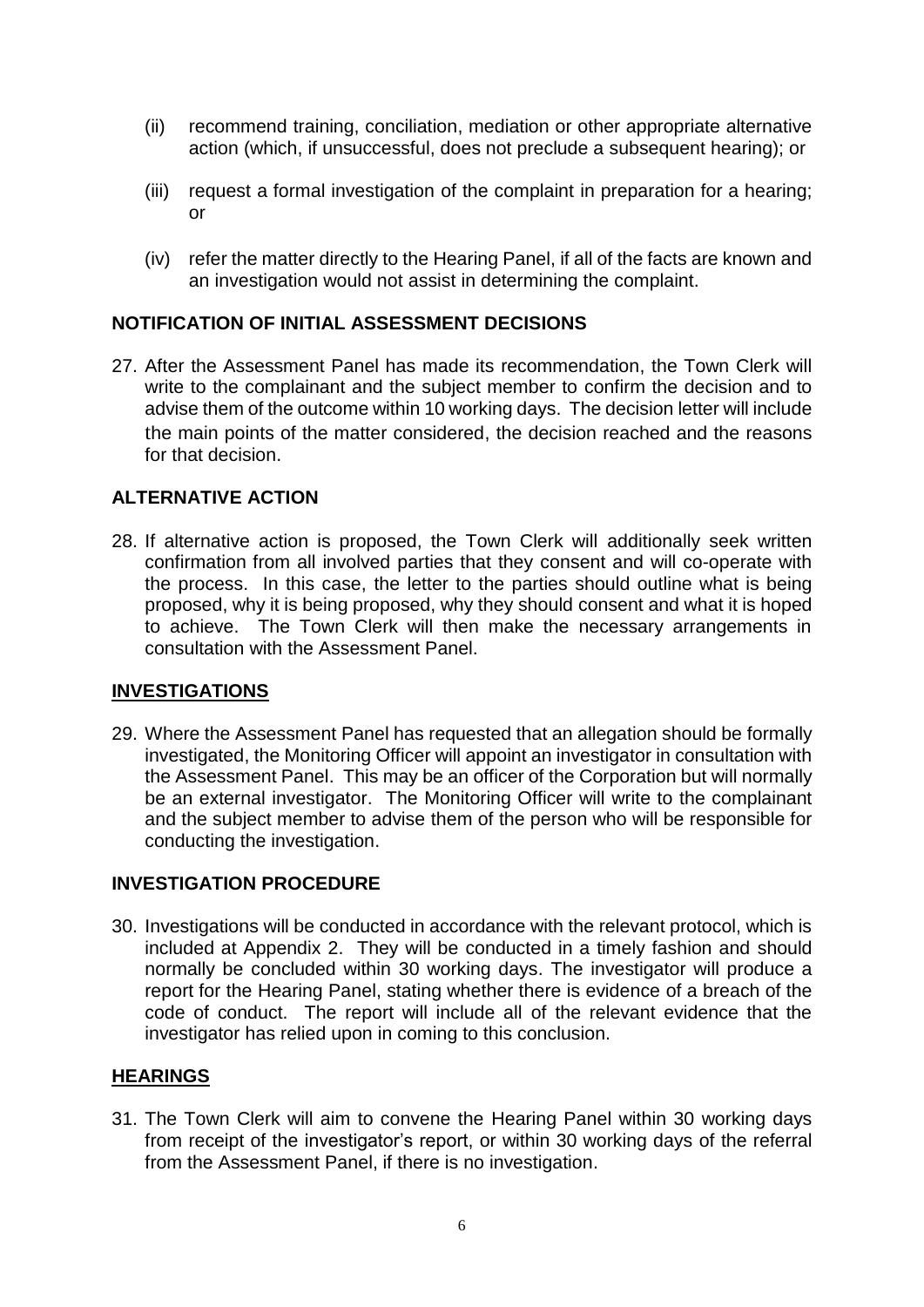# **HEARING PROCEDURE**

32. It is important to remember that the hearing is not being held in a courtroom setting. Whilst the complainant and the subject member may be legally represented and they, or their representatives, will normally be allowed to put questions to any witnesses, this is at all times subject to the chair's discretion to manage the hearing in an inquisitorial rather than an adversarial manner. A copy of the hearing procedure is included at Appendix 3.

# **FINDINGS**

33. Following the hearing, the Hearing Panel will make a finding, on the balance of probabilities, whether the subject member has failed to comply with the code of conduct. If so, the Hearing Panel will also consider what sanctions, if any, ought to be imposed. This may be any one of or any combination of sanctions that are available, as set out below.

#### **SANCTIONS**

- 34. Any sanctions imposed must be reasonable and proportionate in all of the circumstances. The available sanctions for a breach of the code of conduct are:-
	- (i) censure;
	- (ii) withdrawal of Corporation hospitality for an appropriate period;
	- (iii) removal from one or more committees;
	- (iv) other action.

# **CENSURE**

35. Censure means a formal expression of severe disapproval, and is distinct from a simple finding that there has been a breach of the code of conduct.

# **WITHDRAWAL OF CORPORATION HOSPITALITY**

36. Corporation hospitality includes committee lunches and dinners, drinks receptions, state banquets, etc. This sanction will normally only be considered where relevant to the nature of the complaint.

# **REMOVAL FROM COMMITTEE**

37. The option of removal from a particular committee or committees includes subcommittees. This sanction will normally only be considered where relevant to the nature of the complaint.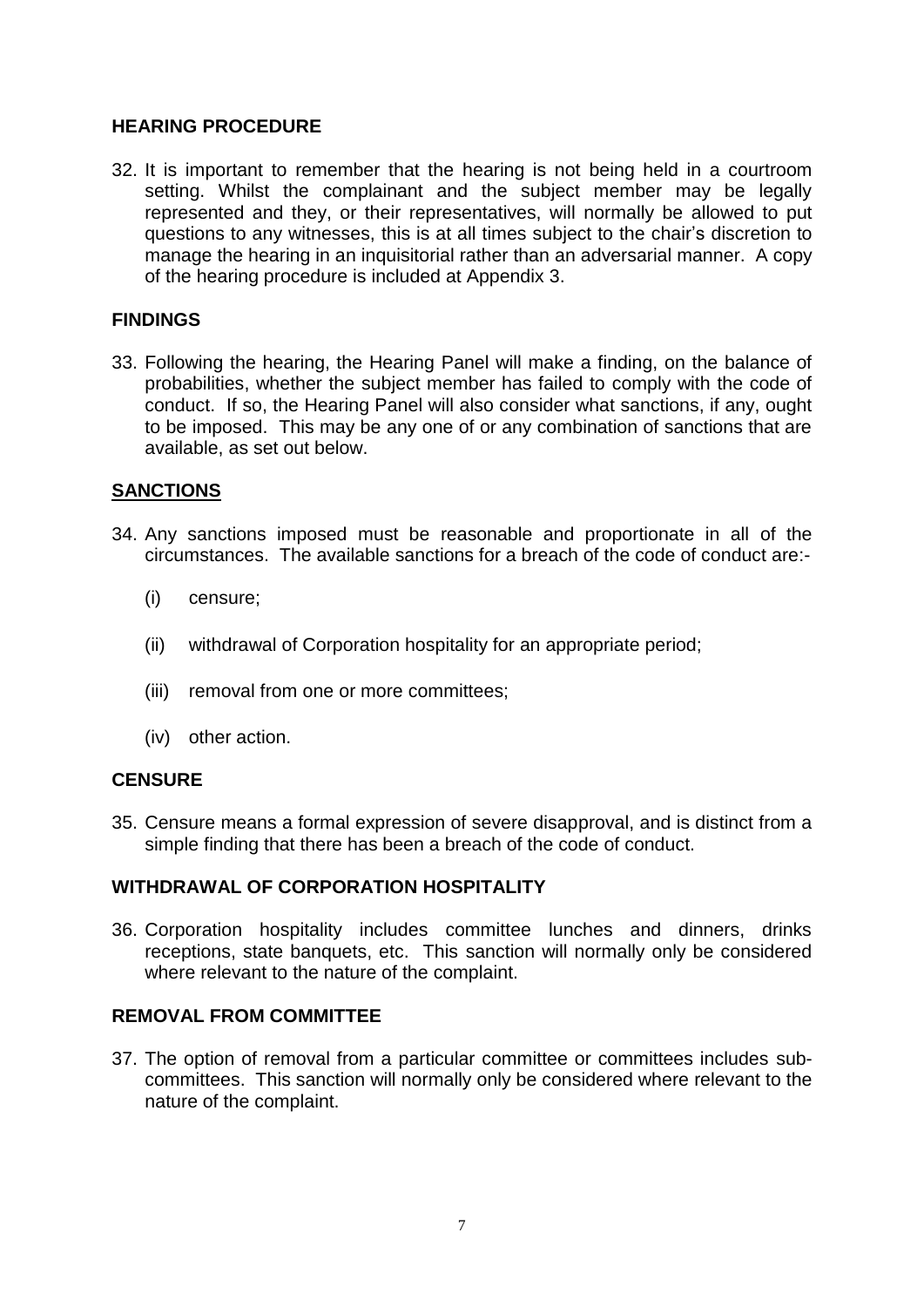# **OTHER ACTION**

- 38. There is no power to impose any alternative sanctions, although the willingness of a member to co-operate in the matters listed below may have a bearing on any sanction that is imposed:-
	- (i) that the member submits a written apology in a form specified;
	- (ii) that the member undertakes specified training;
	- (iii) that the member participates in such conciliation as is specified.

# **NOTIFICATION OF HEARING DECISIONS**

- 39. If the finding of the Hearing Panel is that there has not been a breach of the code of conduct, the Town Clerk will write to the complainant and the subject member to confirm the decision and to advise them of the outcome within 10 working days. The decision letter will include the main points of the matter considered, the decision reached and the reasons for that decision.
- 40. If the finding of the Hearing Panel is that there has been a breach of the code of conduct, the Town Clerk will draft a report to the next meeting of the Court of Common Council for decision. The report will include the details of the matter considered, the recommendations of the Hearing Panel and the reasons for those recommendations, including any recommendations as to sanction. The Hearing Panel may also make a recommendation as to whether any formal announcement of the decision is called for, such as a statement on the Corporation's website. The Town Clerk will provide a copy of the report to the parties and advise them of the outcome once the Court of Common Council has met.

# **APPEALS**

- 41. It is possible for either the complainant or the subject member to appeal against the decision at the hearing stage. This may relate either to the finding regarding a breach of the code of conduct and/or in relation to any sanction imposed, but is limited only to: matters concerning new, or undisclosed, evidence; the failure to consider evidence that was available at the hearing stage; or failure to follow due process.
- 42. Written notice of intention to appeal must be received by the Monitoring Officer within 10 working days from the date that the parties received the decision letter of the Town Clerk, or confirmation of the decision of the Court of Common Council. Full written details of the reasons for the appeal must then be received by the Monitoring Officer within a further 10 working days.

# **RESPONDING TO AN APPEAL**

43. The Monitoring Officer will forward the full written details of any appeal to the respondent and invite them to submit their own written comments in response to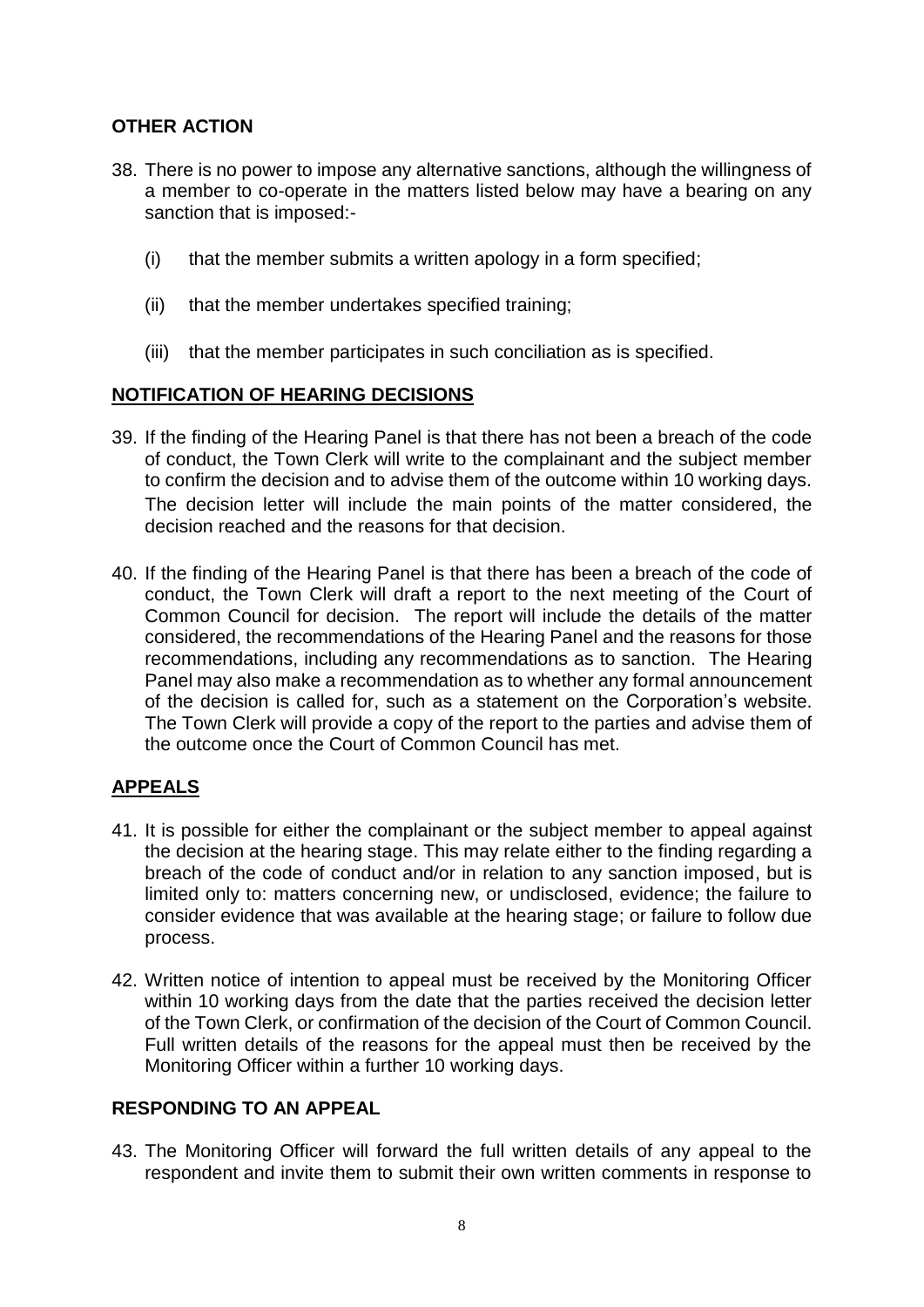the Appeal Panel. Any written response must be received by the Monitoring Officer within 10 working days from the date that the respondent received the full written details of the appeal.

# **APPEAL PROCEDURE**

- 44. The Town Clerk will aim to convene the Appeal Panel within 30 working days from receipt of the full written details of the appeal. The Appeal Panel will consider the admissibility of the appeal as a preliminary matter. If it is not considered to satisfy the relevant criteria, then the Town Clerk will write to the parties to confirm the decision and to advise them that the appeal process has come to an end within 10 working days.
- 45. For admissible appeals, the Appeal Panel may adopt such procedure as it considers appropriate having regard to the nature of the case. The Appeal Panel will normally make its finding on any appeal on the papers and will not hold a completely new hearing of the whole matter. However, the Appeal Panel may decide to hear further oral evidence in a particular case if it deems this necessary. If the Appeal Panel does decide to hear further oral evidence then the procedure will as far as possible follow the hearing procedure included at Appendix 3, with any necessary modifications.

# **FINDINGS**

46. Having due regard to the finding of the Hearing Panel, the Appeal Panel may substitute any alternative recommendation that it considers appropriate, providing it is a recommendation that the Hearing Panel had the power to make. There is no further right of appeal against a decision made following a recommendation of the Appeal Panel.

# **NOTIFICATION OF APPEAL DECISIONS**

- 47. If the decision at the hearing stage was that there had not been a breach of the code of conduct, and this is also the finding of the Appeal Panel, then the Town Clerk will write to the parties to confirm the decision and to advise them of the outcome within 10 working days. The decision letter will include the main points of the matter considered, the decision reached and the reasons for that decision.
- 48. If the Appeal Panel makes any other finding (i.e. that there has been a breach of the code of conduct, or that a previous decision of the Court of Common Council should be reconsidered) then the Town Clerk will draft a report to the next meeting of the Court of Common Council for decision. The report will include the details of the matter considered, the recommendations of the Appeal Panel and the reasons for those recommendations, including any recommendations as to sanction. The Appeal Panel may also make a recommendation as to whether any formal announcement of the decision is called for, such as a statement on the Corporation's website. The Town Clerk will provide a copy of the report to the parties and advise them of the outcome once the Court of Common Council has met.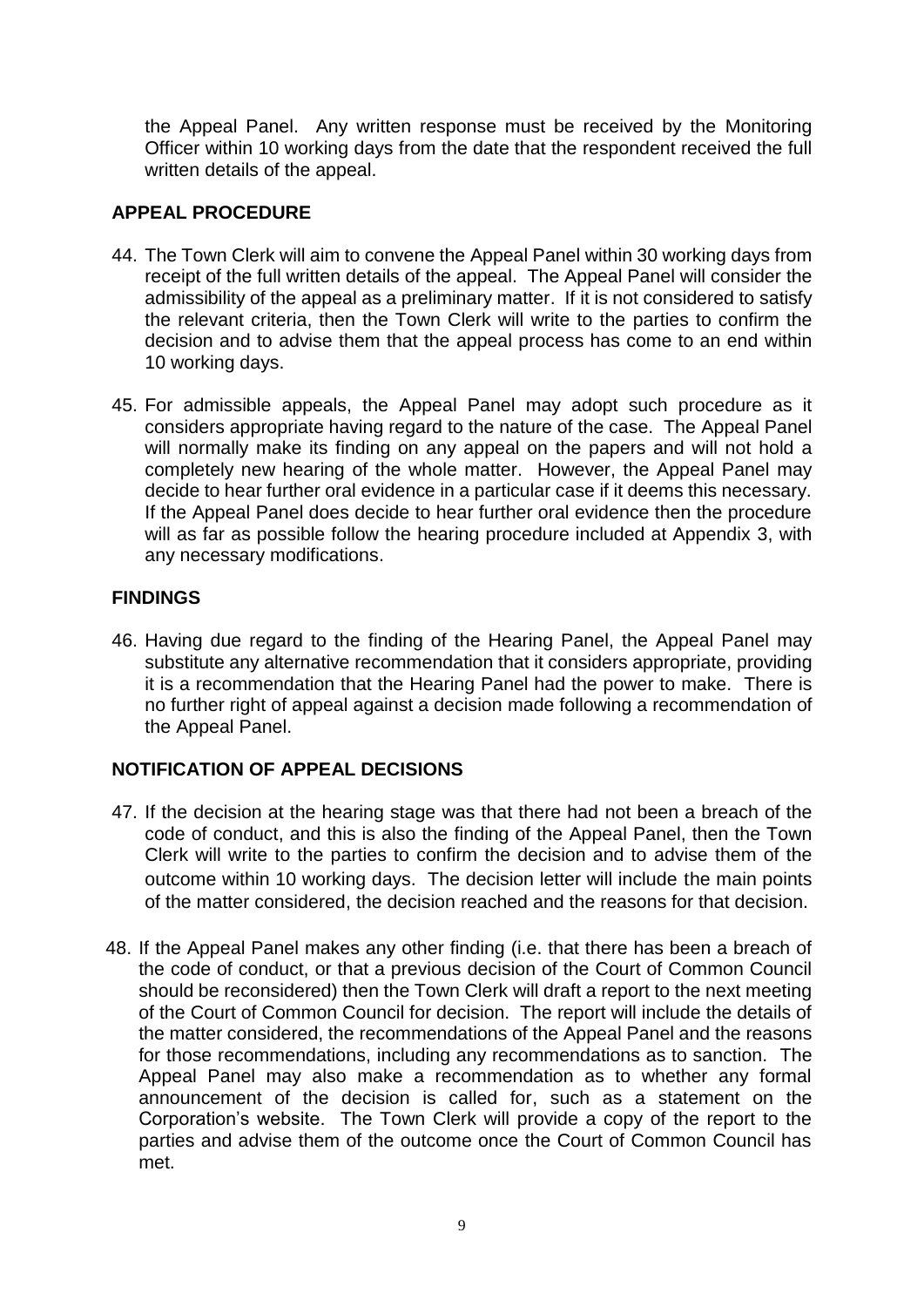# EXEMPT (NON-PUBLIC) INFORMATION

## **THE DESCRIPTIONS OF EXEMPT INFORMATION**

The descriptions of exempt information under Part VA and Schedule 12A to the Local Government Act 1972 are as follows:-

- 1. Information relating to any individual.
- 2. Information which is likely to reveal the identity of an individual.
- 3. Information relating to the financial or business affairs of any particular person (including the authority holding that information).
- 4. Information relating to any consultations or negotiations, or contemplated consultations or negotiations, in connection with any labour relations matter arising between the authority or a Minister of the Crown and employees of, or office holders under, the authority.
- 5. Information in respect of which a claim to legal professional privilege could be maintained in legal proceedings.
- 6. Information which reveals that the authority proposes-
	- (a) to give under any enactment a notice under or by virtue of which requirements are imposed on a person; or
	- (b) to make an order or direction under any enactment.
- 7. Information relating to any action taken or to be taken in connection with the prevention, investigation or prosecution of crime.

Where, in the opinion of the proper officer, the consideration of a complaint at a meeting is likely not to be open to the public, in order to prevent the disclosure of exempt information, any related papers will be treated as non-public pending a formal decision on the matter. This is in accordance with section 100B(2) of the Local Government Act 1972 and so as to avoid pre-judging the matter.

# **THE PUBLIC INTEREST TEST**

The types of information set out above are only exempt information if and so long as, in all the circumstances of the case, the public interest in maintaining the exemption outweighs the public interest in disclosing the information. If the public interest is equal on both sides, then the information must be disclosed – in this sense there is an assumption in favour of disclosure.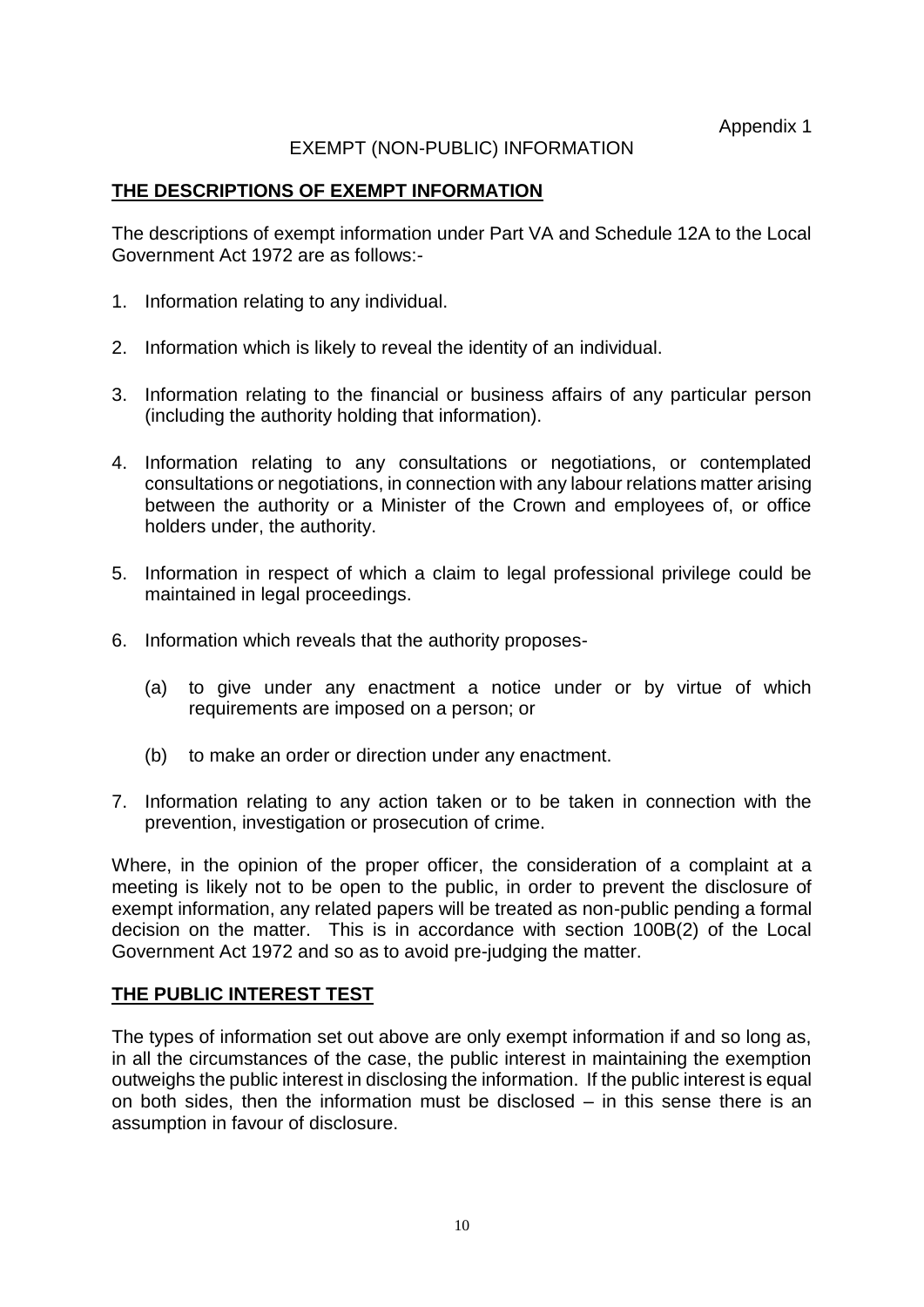The Corporation must consider the balance of the public interest in each individual case, and therefore it is not possible to have a blanket ruling as to whether information relating to a complaint will be exempt or not.

There is no statutory definition of what constitutes the 'public interest'. The public interest can cover a wide range of values and principles relating to the public good, or what is in the best interests of society, and there are often arguments to be made on both sides. A non-exhaustive list of relevant factors to be considered are set out below:-

# **GENERAL PUBLIC INTEREST IN TRANSPARENCY**

There is a general public interest in promoting transparency, accountability, public understanding and involvement in the democratic process.

# **SPECIFIC PUBLIC INTEREST IN THE COMPLAINT**

As well as the general public interest in transparency, which is always an argument for disclosure, there may also be a legitimate public interest in knowing the details of a particular complaint. For example, if the complaint relates to the misappropriation of public funds, or it is alleged that the subject member's conduct has impacted on public services.

# **DETERRENT EFFECT**

If members know – because the Corporation's policy is to publish in an appropriate case – that improper conduct, if it comes to light, will be exposed to public scrutiny then this, in and of itself, can act as a deterrent to misconduct in the first place.

# **OF INTEREST TO THE PUBLIC**

The public interest is not necessarily the same as what interests the public. The fact that a subject member's actions are being discussed, for example in the media, does not automatically mean that there is a public interest in disclosing the information.

# **THE VIEWS OF THE PARTIES**

The public interest test is concerned only with public interests, not private interests. However, the complainant and the subject member may be invited to make representations regarding the public interest in a particular case. For example, if neither has any concerns about information relating to the complaint being disclosed then it is unlikely that the exemption would be maintained.

# **INFORMATION ALREADY IN THE PUBLIC DOMAIN**

If a complaint relates to the conduct of the subject member at a public meeting, then it is unlikely to be treated as exempt because knowledge of the incident is already in the public domain. However if, for example, the conduct may have been caused by an underlying medical condition, then it is likely that this would be exempt information.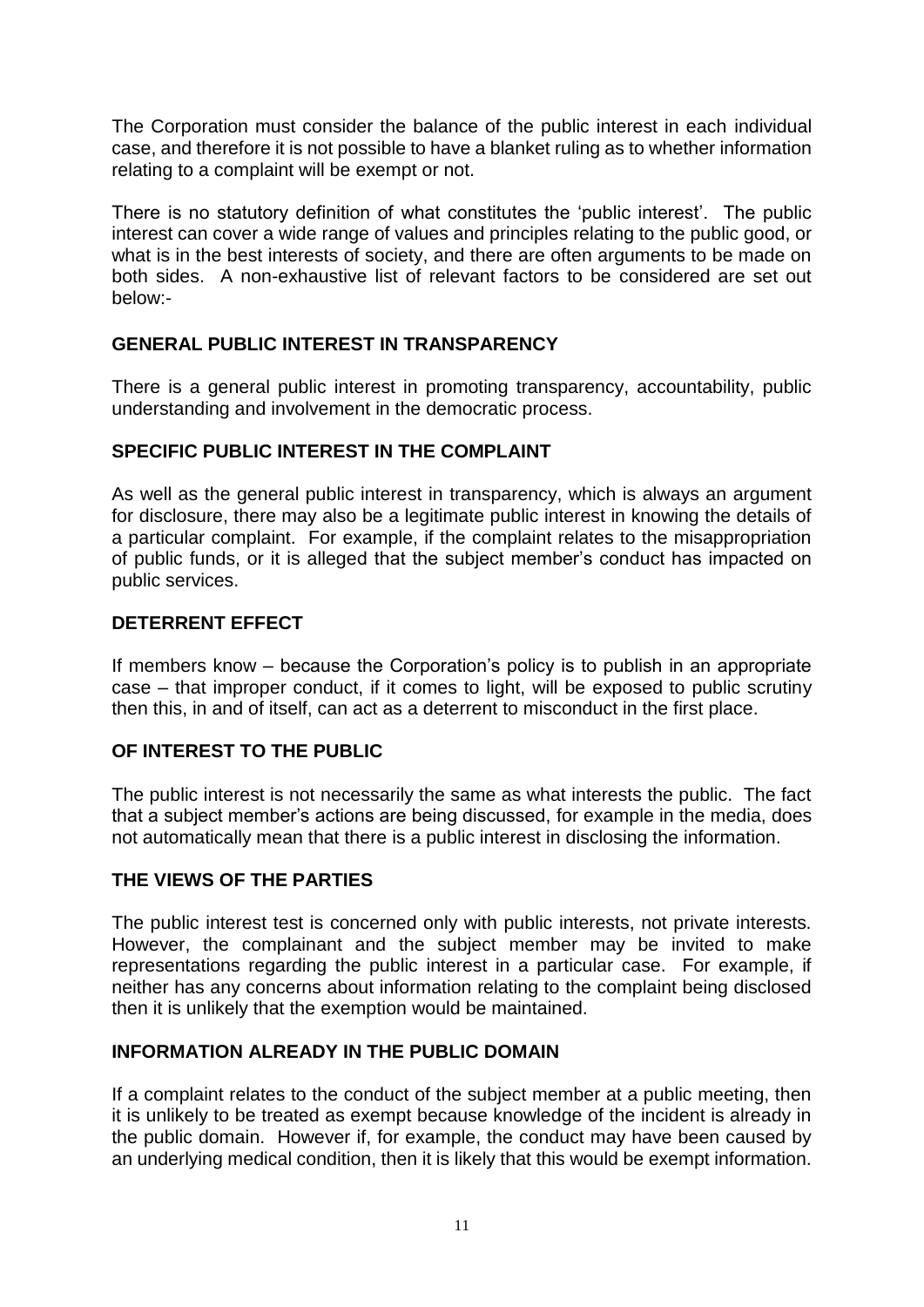# **PRESENTING A 'FULL PICTURE'**

Similarly, there may be cases where allegations have been thoroughly aired, for example in the press and on social media; the coverage may have been partisan and not always accurate. It may be in the public interest to make the full facts known to the public, rather than having snippets referred to and innuendos drawn from those snippets.

# **EVIDENCE OF WRONGDOING**

It is not in the public interest for baseless accusations against members of the Corporation to be publicised. Therefore in order for information regarding a complaint to be disclosed, the suspicion of wrongdoing must normally amount to more than a mere allegation; there should be a plausible basis for the suspicion, even if it is not actually proven at that stage. It is not wrong or unfair in principle to publish allegations, as opposed to ultimate findings, but we will take into account the nature and depth of any investigations undertaken, and the strength of the case against the subject member.

Consequently, it is less likely that information regarding a complaint will be disclosed at the initial assessment stage, particularly where it has been decided that no action should be taken. It is more likely that information will be disclosed if a subsequent investigation reveals a serious case to answer. It is more likely still that information will be disclosed if, after full consideration of all of the evidence at a hearing, or after any appeal, a subject member is found to have breached the code of conduct and a sanction is imposed.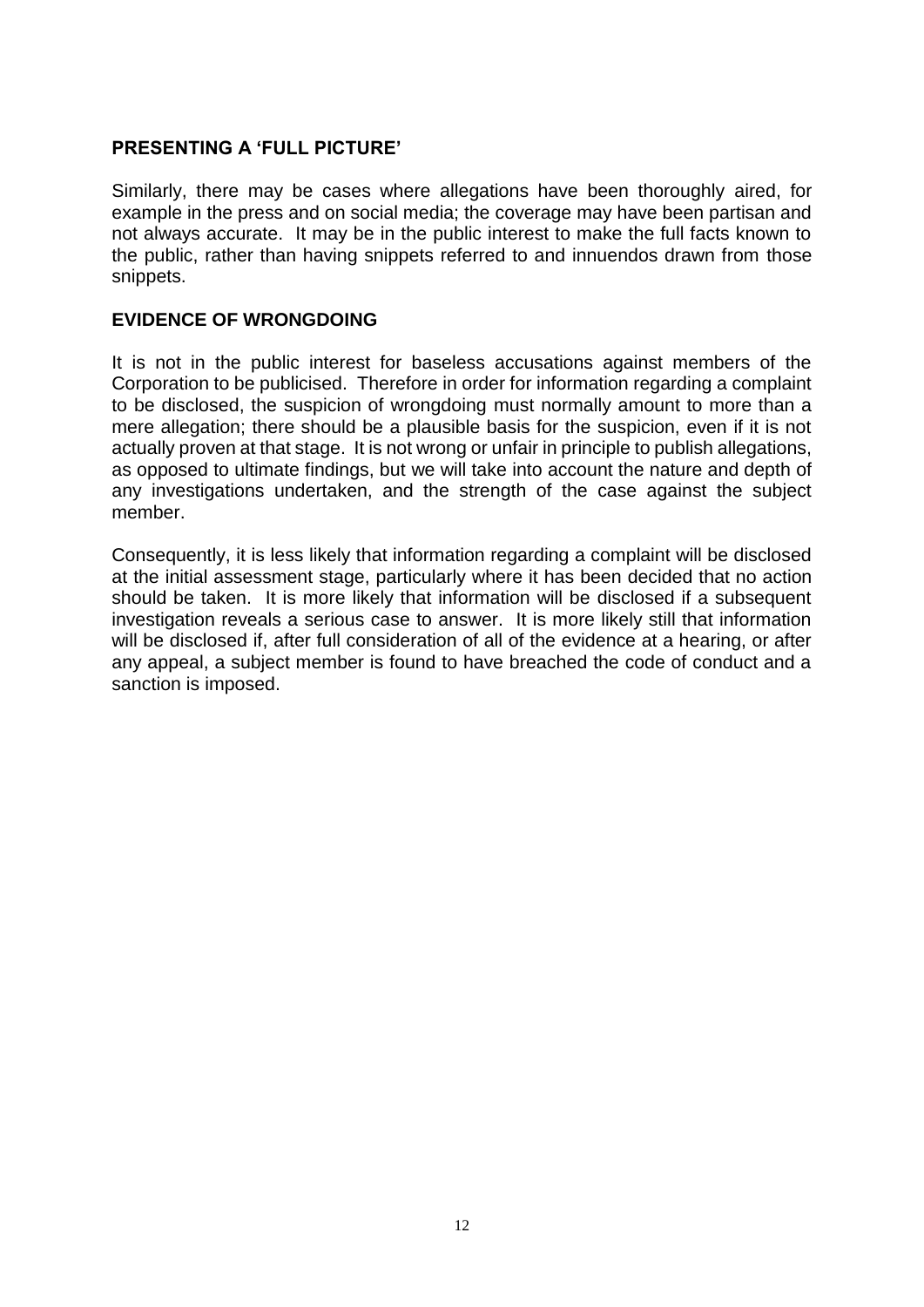## INVESTIGATIONS PROTOCOL

#### Meeting with complainant

The investigator will interview the complainant to explore the complaint and identify supporting evidence and/or witnesses.

#### Meeting with subject member

The investigator will interview the subject member to explore the complaint and identify supporting evidence and/or witnesses. The subject member shall have the right to be accompanied by a person of their choice. This may be a lawyer although the process will be an interview with the subject member rather than a hearing involving advocacy.

#### Interviewing witnesses

All requests for interviews will be made in writing and will include a summary of the matters that investigator wishes to ask the witness about.

#### Recording of interviews

All interviews will either be recorded, or a full written transcript taken, and the interviewee will be provided with a copy.

#### Preparation of statements

The investigator may assist the parties and witnesses in the preparation of statements if they so wish, or they may choose to prepare their own statements.

#### **Confidentiality**

All interview records, witness statements and other materials produced in the course of the investigation will only be used and disclosed in accordance with the procedures set out in this document.

#### Retention of records

All interview records, witness statements and other materials produced in the course of the investigation will be retained by the Monitoring Officer for six years following the determination of the complaint and then destroyed.

#### Provision of draft report

At least 10 working days prior to submitting a final report to the Hearing Panel on whether there is or is not evidence of a breach of the code of conduct the investigator will provide a copy of their draft report to the parties for comment. The draft report will include all of the material gathered during the investigation that the investigator is intending to present to the Hearing Panel.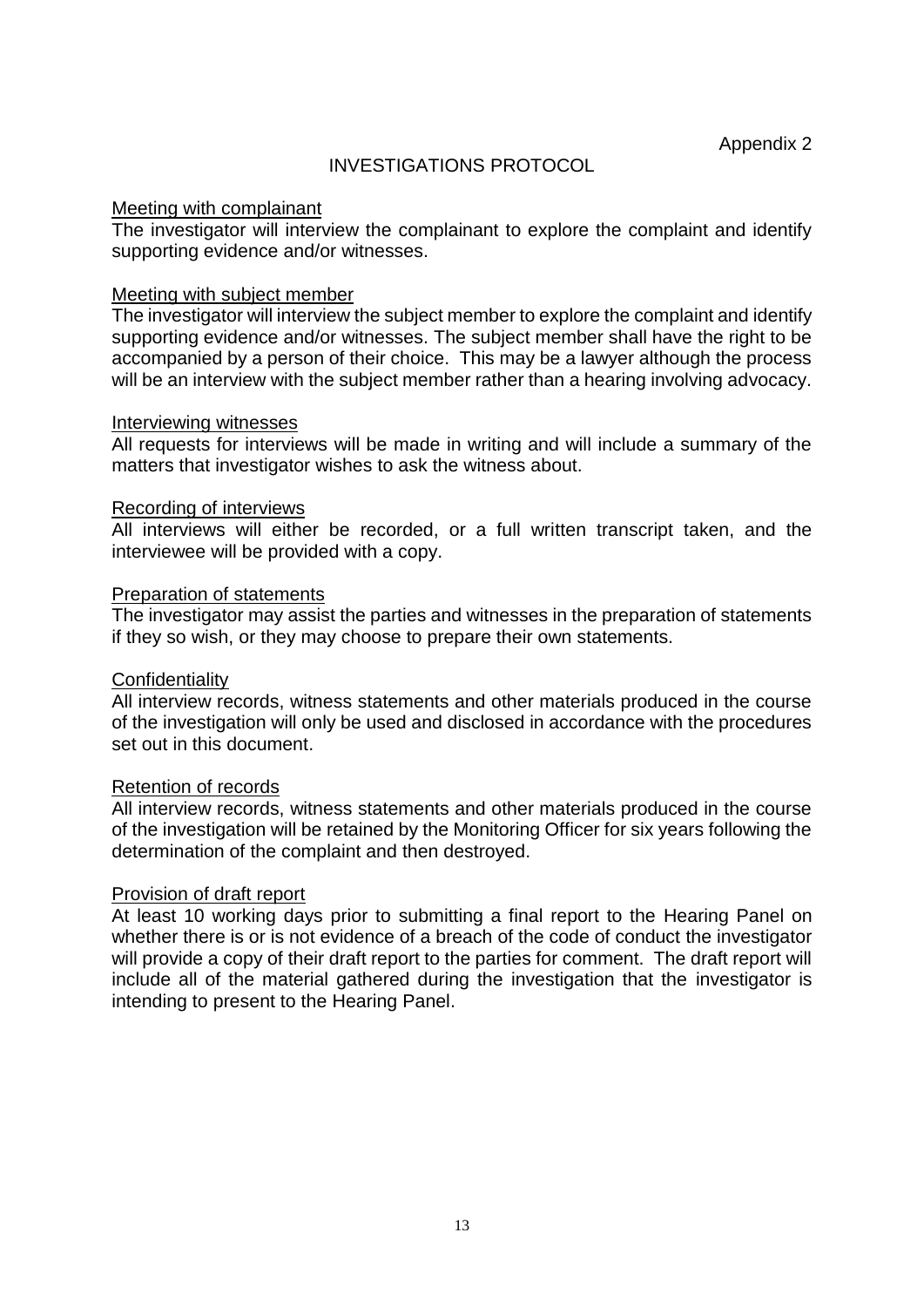# **HEARING PANEL – HEARING PROCEDURE**

- 1. The Hearing Panel will open in public session. It is a matter for the Hearing Panel to determine whether it moves into confidential session with the press and public excluded, in accordance with the provisions of Part VA and Schedule 12A of the Local Government Act 1972. The views of the complainant and the subject member will be sought, if these have not already been received at any pre-hearing review.
- 2. The Chair introduces the members of the Hearing Panel and others present, and explains the purpose of the hearing, the procedure to be followed and the nature of the meeting.
- 3. The complainant and the subject member may be legally represented if they wish, or accompanied by some other person, but will be expected to give evidence and answer any questions put to them personally.
- 4. The complainant and the subject member (and anyone representing or accompanying them) are invited to be present throughout the hearing; other witnesses will enter to give evidence and then withdraw.
- 5. If there has been an investigation, the investigator presents their report and then answers any questions from the Hearing Panel, the complainant and the subject member (in that order).
- 6. The complainant and then the subject member will be invited to make an opening statement. The Chair has a discretion to limit the time for opening statements, in appropriate circumstances.
- 7. The Chair calls witnesses in the order agreed at any pre-hearing review, or otherwise in the order that their statements appear in the papers. The statements will be taken as read rather than read out. Witnesses will be asked to confirm that their statements are true.
- 8. Immediately after confirming the contents of their statement each witness will be invited to answer any questions from the Hearing Panel.
- 9. Each witness may then be invited to answer questions (if any) from the complainant and the subject member (in that order). Alternatively, questions may only be allowed to be put through the Chair, with their permission.
- 10. The Chair has a discretion to manage the hearing in a non-adversarial, fair and efficient manner and may therefore refuse to allow certain questions, or limit the time for questioning, in appropriate circumstances.
- 11. There will then be an opportunity for the complainant and the subject member (in that order) to make any closing comments if they so wish. Again, the Chair has a discretion to limit the time for closing comments, in appropriate circumstances.